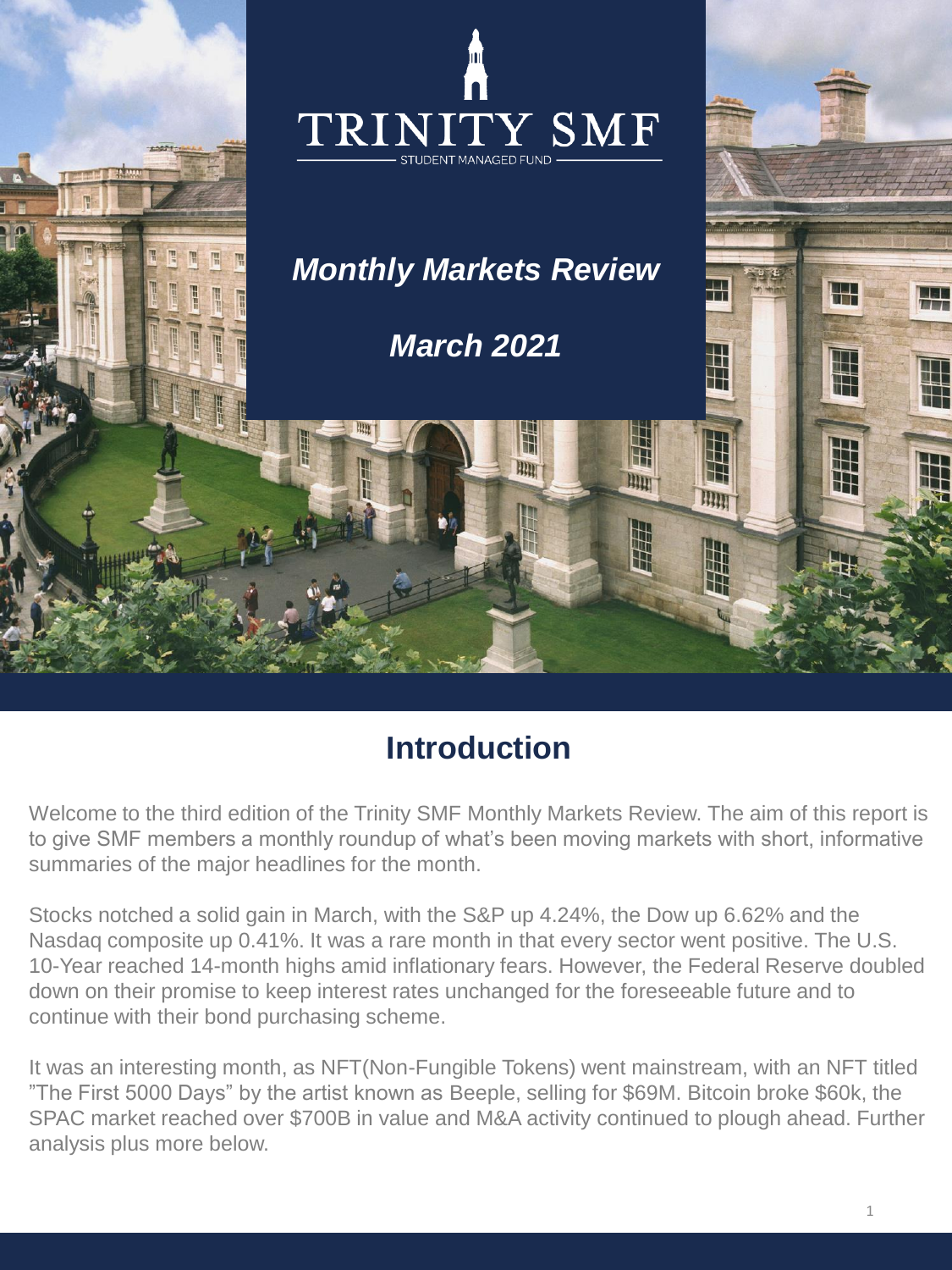

## *Top Stories*

- **The U.S. Government** narrowly passed the \$1.9 trillion Covid-19 Relief Bill at the start of the month. It's among the largest economic stimulus packages in US history. The bill includes a \$1400 stimulus cheque for eligible citizens who have lost their jobs due to the pandemic. For a full breakdown, click [here.](https://www.washingtonpost.com/business/2021/03/10/what-is-in-the-stimulus/)
- **Uber** has reclassified roughly 70,000 drivers as "workers" rather than independent contractors. This will entitle the drivers to vacation pay, pension contributions and minimum wage. It will prove a costly move for Uber and it also doesn't apply to UberEats drivers as they work under a different economic model. More legal battles are expected. [WSJ.](https://www.wsj.com/articles/uber-grants-vacation-pay-pensions-to-u-k-drivers-after-court-ruling-11615928413?mod=hp_lead_pos1&utm_source=newsletter&utm_medium=email&utm_campaign=the_luck_of_j_powell&utm_term=2021-04-03)
- **Non-Fungible Tokens, or NFTs for short,** are taking the internet by storm. They offer "scarce digital content represented as tokens". Essentially the owner of the NFT owns the "original". Twitter founder and CEO Jack Dorsey sold the first ever tweet for just under \$3 million, and the artist known as "Beeple" sold the most expensive NFT to date for \$69 million. [BBC.](https://www.bbc.com/news/technology-56371912)
- **Greensill Capital,** the financial services company that focused on the provision of supply chain financing, filed for bankruptcy earlier this month after being valued at roughly \$3.5 billion less than 2 years ago. It is one of the most high-profile bankruptcies in recent years, entangling SoftBank and Credit Suisse and threatening the steel empire of Mr. Sanjay Gupta. Combined losses for all involved is to be in the billions. [NYT.](https://www.nytimes.com/2021/03/28/business/greensill-capital-collapse.html)
- **The collapse of Archegos Capital,** a family office, caused a fire sale of stocks that were approaching \$30 billion in value as they were forced to liquidate due to one of the biggest margin calls in recent times. It led to a sharp drop in the share price of the banks involved and companies such as Discovery Inc and ViacomCBS. [WSJ.](https://www.wsj.com/articles/japans-nomura-says-u-s-client-owes-it-2-billion-shares-fall-15-11616992085?mod=hp_lead_pos1&utm_source=newsletter&utm_medium=email&utm_campaign=archegos_overlevered_on_the_sauce&utm_term=2021-04-03)